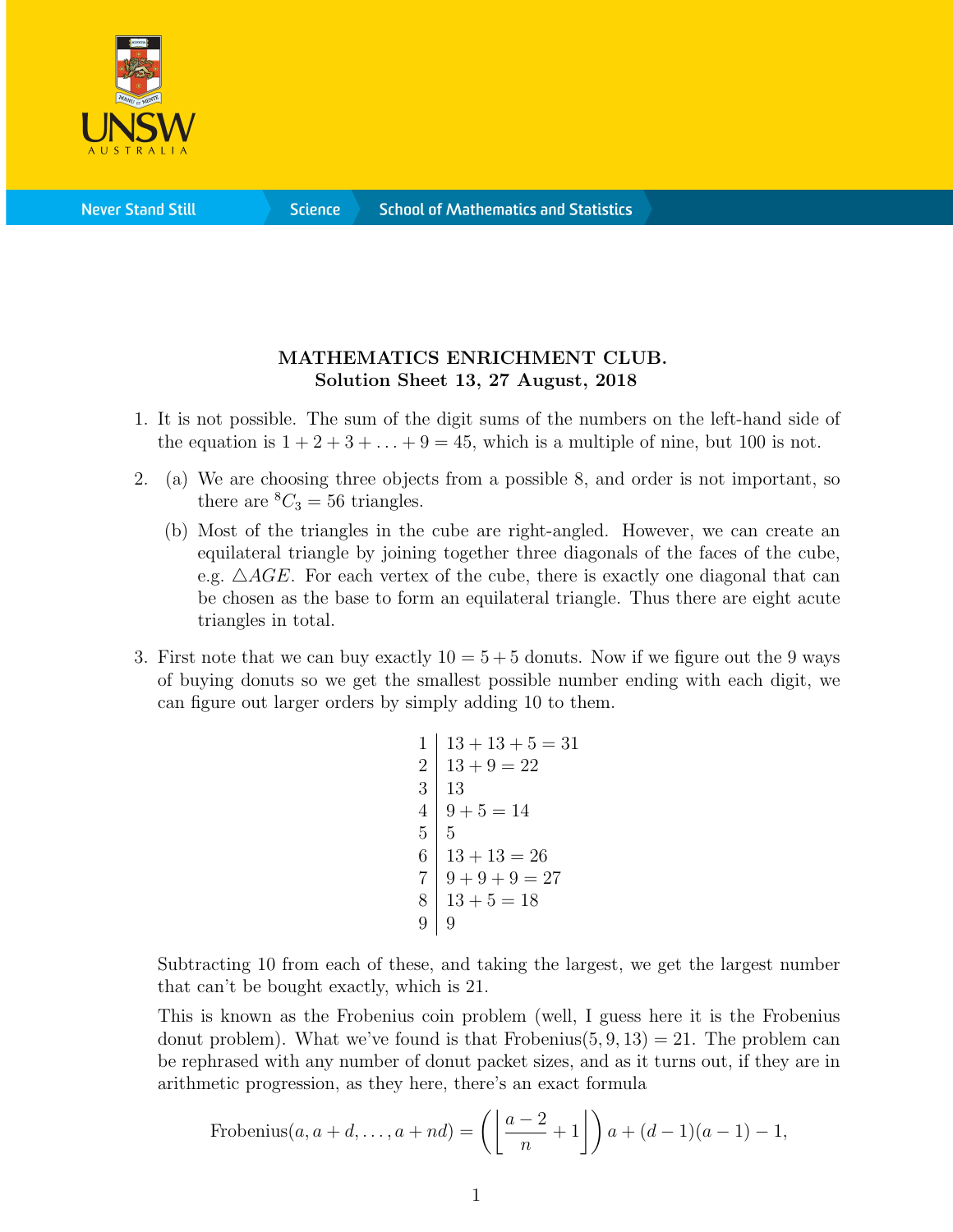where  $|x|$  is the largest integer smaller than x. Thus

Frobenius(5, 9, 13) = 
$$
\left(\left\lfloor \frac{5-2}{2} + 1 \right\rfloor\right) \times 5 + (4-1)(5-1) - 1 = 2 \times 5 + 3 \times 4 - 1 = 21.
$$

4. Construct another line,  $AC$  at  $45^{\circ}$  to  $AB$  (by bisecting a perpendicular to  $AB$  at A). Construct a third line at  $22.5^{\circ}$  to  $AB$  at (B) (by bisecting a perpendicular twice). Produce this line until it intersects with  $AC$  at  $D$ . Then  $AD$  is the length of the side of the square.



Proof:

Drop a perpendicular from D to E on AB (shown with the dashed line in the diagram). Then ∠AED = 45°, and by the exterior angle theorem, we can see that ∠EDB = 22.5°. Thus  $\triangle BDE$  is isosceles, as it has two equal angles, and so  $DE = EB$ . Thus  $AB = AD + DE$ , and since  $\triangle ADE$  is a right isosceles triangle, it forms one half of a square with AD the diagonal.

To complete construction of the square, we drop perpendiculars to AC at A and ED at E. The point of intersection of these two perpendiculars gives us the location of the fourth vertex of the square, F.

5. We need to count how many subsets T have  $x_{min} = n$  for each integer  $1 \le n \le 10$ . For instance,  $x_{min} = 10$  for only one subset,  $\{10, 11, 12, 13, 14, 15, 16, 17\}$ . To create an 8-element subset with  $x_{min} = n$ , imagine writing the elements of the subset in order. Clearly the first number is n, but we can choose the remaining 7 elements from  $(17-n)$ options. Thus the number of subsets with  $x_{min} = n$  is given by <sup>17−n</sup>C<sub>7</sub>.

So the arithmetic mean of the numbers selected is

$$
\bar{x} = \frac{1}{24310} (1 \times^{16} C_7 + 2 \times^{15} C_7 + 3 \times^{14} C_7 + \dots + 10 \times^7 C_7)
$$
  
= 
$$
\frac{1}{24310} (11440 + 12870 + 10296 + 6864 + 3960 + 1980 + 840 + 288 + 72 + 10)
$$
  
= 
$$
\frac{48620}{24310} = 2
$$